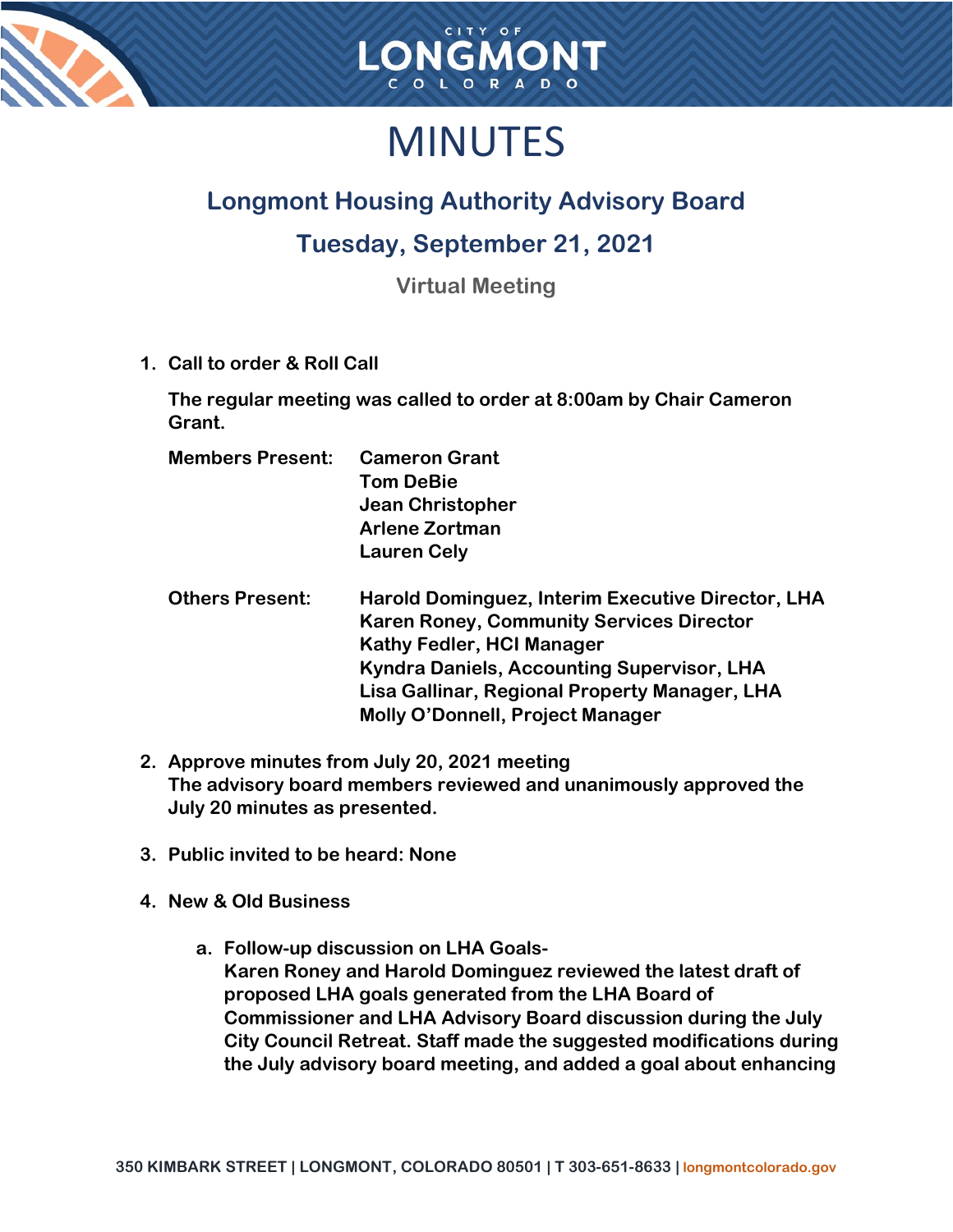



LONGMONT

**Staff will include all of the LHA goals in the packet for the Board of Commissioners for the October 19, 2021 meeting so that they can move forward.** 

**Board decided that the structure of the goals are set moving forward, however member Lauren Cely wanted to make sure that if the homeownership pathways is not being included in the LHA goals and being developed in that aspect, then it needs to go under the partnerships section.** 

**Cameron Grant asked for a motion to approve the set of goals as presented with the one revision recommended by member Cely and a recommendation that these be presented to the Board of Commissioners for adoption. Tom DeBie moved the motion and Jean Christopher seconded. Approved unanimously.**

**b. Input on LHA's adoption of designated City policies and procedures-**

**Karen Roney and Harold Dominguez discussed their progress in examining policies and procedures that govern both the City and the LHA to determine which City policies/procedures could be adopted by the LHA, and which LHA policies need to remain in place. LHA staff will technically remain LHA staff members, primarily because they will remain in the PERA retirement system, rather than transition to the City's retirement plan. Most all other City personnel rules will apply to LHA staff members when we make that transition. LHA staff are now covered by the City's medical, dental and vision plans. LHA will also retain its current Workers' Compensation provider and policies. Staff is still working through this effort, and plan to complete the transition to designated City policies and procedures by the end of 2021. The LHA Advisory Board members did not have additional changes to suggest.** 

#### **5. City Report –**

- **a. Update on Operations**
	- **i. Vacancy/Aged Receivables Reports Lisa Gallinar reviewed the Vacancy Report with the advisory board. Increase in some vacancies. The team has been working to fill those vacancies at the Suites (4), Aspen Meadows Neighborhood (3), Aspen Meadows Senior (3),**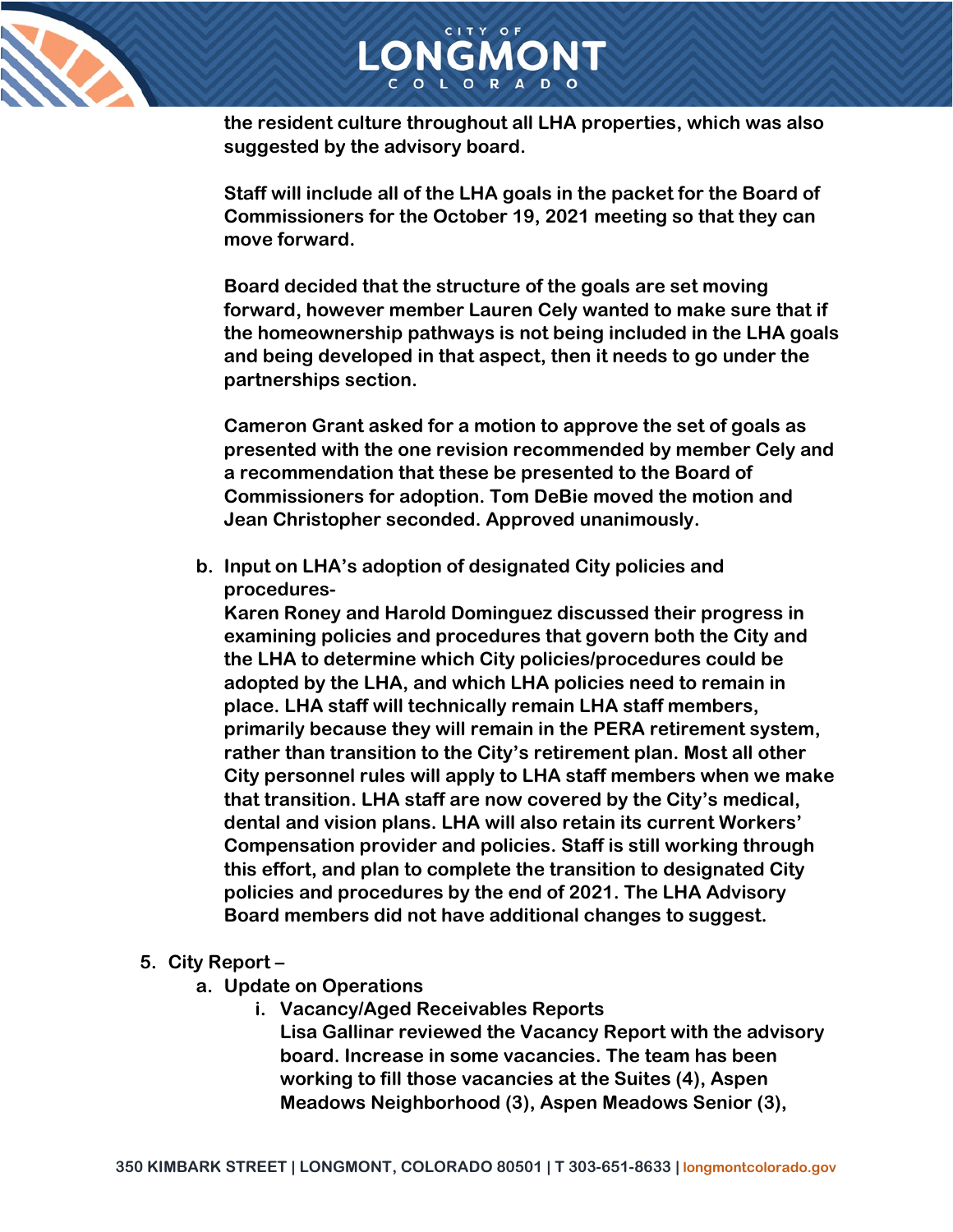



**Village Place (4), however Briarwood, Fall River and Hearthstone are all occupied.** 

**Kyndra Daniels reviewed the Aged Receivables Report with the Advisory Board. Focused on the Hearthstone and Lodge having the A/R reviewed, directed by HUD.**

#### **ii. Financial Reports**

**Kyndra Daniels reviewed the monthly financial reports with the Advisory Board. Generally, are seeing increased revenues and lower expenditures; staff is paying more attention to expenses. Both the Suites and Village Place have less than what was expected for Net Income, due to delay receipt of insurance proceeds.** 

**Board member Arlene Zortman requested that Briarwood Financial Reports be included in future financial reports.** 

#### **iii. Property Updates**

**Based on input from the advisory board, staff is now preparing a monthly update of activities from each of the properties. Lisa Gallinar reviewed the highlights of the report.**

- **At the Suites, working with the Crime Free Program, they had asked LHA to trim trees in the area, and LHA was able to get a CDBG grant to get the property back in compliance.**
- **The Suites cancelled their contract with Comcast and went to an antenna system, saving money to be able to put back into the property.**
- **Staff has re-started the Whole Foods food distributions on Saturday's to take the left-over food from the farmers market and distribute to the residents. This program had stopped due to COVID; however, it is back up and running.**
- **New exterior lighting was installed at Briarwood/Office building due to a grant with Efficiency Works; the total lighting installed was around \$9348.00.**
- **Had a few inspections redone due to electrical issues. Will be seeing an increase in electrical costs moving forward to get parts replaced, it is something that**